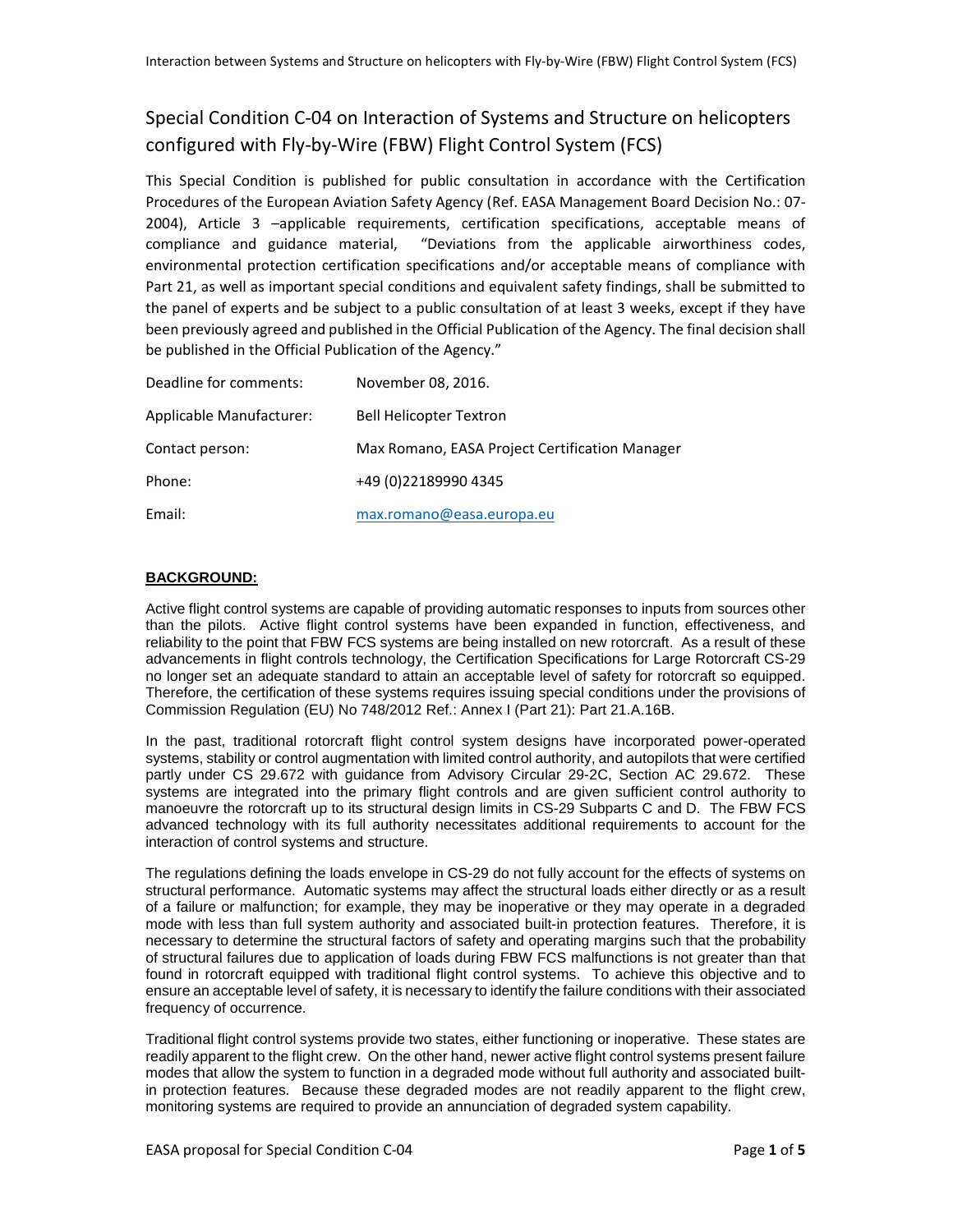Interaction between Systems and Structure on helicopters with Fly-by-Wire (FBW) Flight Control System (FCS)

## **EASA Position:**

The following special condition is proposed to address the effects of systems on structures.

#### **Interaction of Systems and Structure**

For rotorcraft equipped with systems that affect structural performance, either directly or as a result of a failure or malfunction, the influence of these systems and their failure conditions must be taken into account when showing compliance with the requirements of Subparts C and D of CS-29.

The following criteria must be used for showing compliance with these special conditions for rotorcraft equipped with flight control systems, autopilots, stability augmentation systems, load alleviation systems, flutter control systems, fuel management systems, and other systems that affects structural performance either directly or as a result of failure or malfunction. If these special conditions are used for other systems, it may be necessary to adapt the criteria to the specific system.

- (a) The criteria defined herein only address the direct structural consequences of the system responses and performance. They cannot be considered in isolation but should be included in the overall safety evaluation of the rotorcraft. These criteria may in some instances duplicate standards already established for this evaluation. These criteria are only applicable to structure whose failure could prevent continued safe flight and landing. Specific criteria that define acceptable limits on handling characteristics or stability requirements when operating in the system degraded or inoperative mode are not provided in this special condition.
- (b) Depending upon the specific characteristics of the rotorcraft, additional studies may be required to go beyond the criteria provided in this special condition in order to demonstrate the capability of the rotorcraft to meet other realistic conditions such as alternative gust or manoeuvre descriptions for a rotorcraft equipped with a load alleviation system.
- (c) The following definitions are applicable to this special condition.
	- (1) Structural performance: Capability of the rotorcraft to meet the structural requirements of CS 29
	- (2) Flight limitations: Limitations that can be applied to the rotorcraft flight conditions following an in-flight occurrence and that are included in the flight manual (e.g., speed limitations, avoidance of severe weather conditions, etc.).
	- (3) Operational limitations: Limitations, including flight limitations that can be applied to the rotorcraft operating conditions before dispatch (e.g., fuel, payload and Master Minimum Equipment List limitations).
	- (4) Probabilistic terms: The probabilistic terms (probable, improbable, extremely improbable) used in these special conditions are the same as those used in CS 29.1309.
	- (5) Failure condition: The term "failure condition" is the same as that used in CS 29.1309; however, these special conditions apply only to system failure conditions that affect the structural performance of the rotorcraft (e.g. system failure conditions that induce loads, change the response of the rotorcraft to inputs such as gusts or pilot actions, or lower flutter margins).

### **Effects of Systems on Structure.**

- (a) General. The following criteria will be used in determining the influence of a system and its failure conditions on the rotorcraft structure.
- (b) System fully operative. With the system fully operative, the following apply:
	- (1) Limit loads must be derived in all normal operating configurations of the system from all the limit conditions specified in Subpart C (or defined by special condition or equivalent level of safety in lieu of those specified in Subpart C), taking into account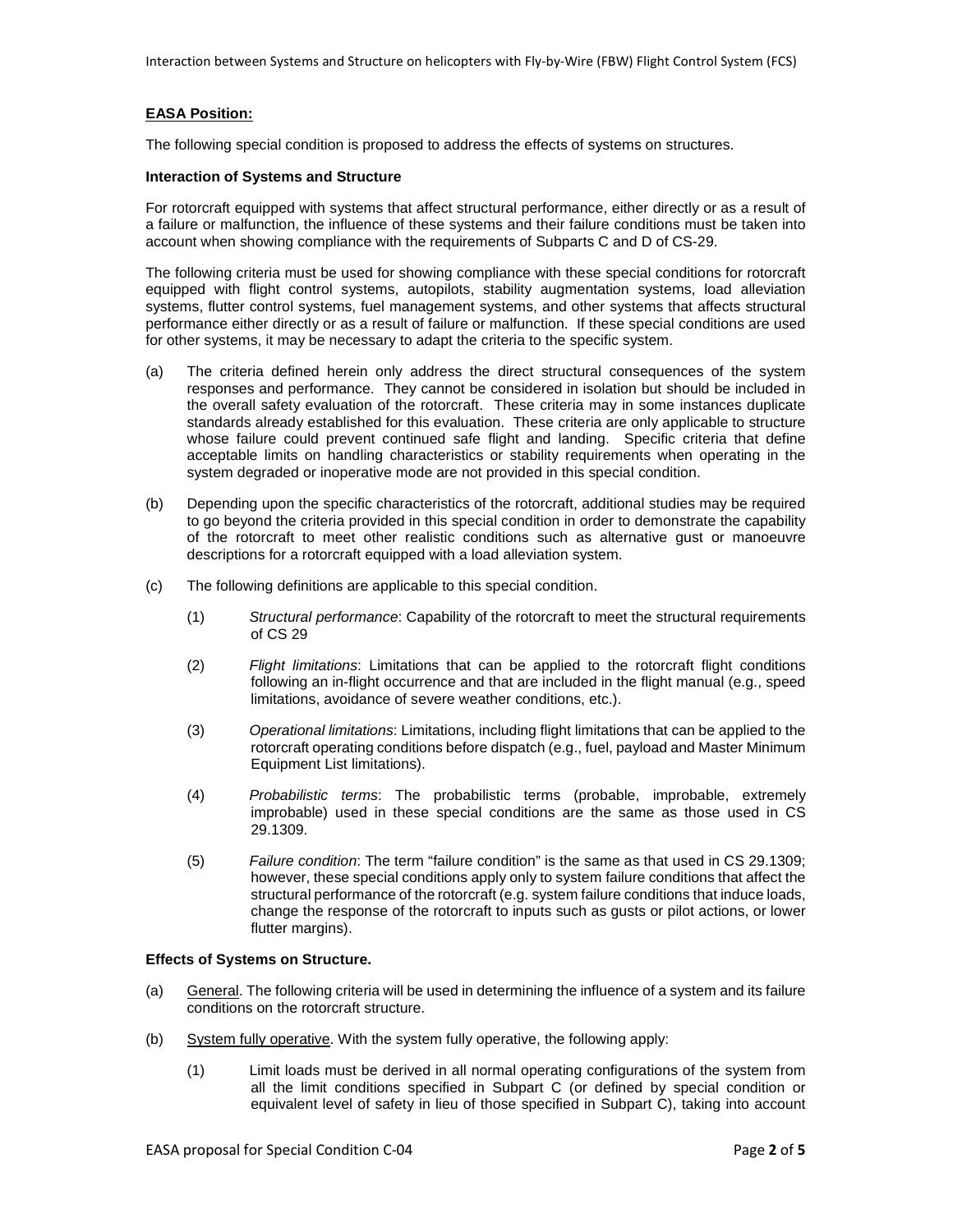any special behaviour of such a system or associated functions or any effect on the structural performance of the rotorcraft that may occur up to the limit loads. In particular, any significant nonlinearity (rate of displacement of control surface, thresholds or any other system nonlinearities) must be accounted for in a realistic or conservative way when deriving limit loads from limit conditions.

- (2) The rotorcraft must meet the strength requirements of CS 29 (static strength, residual strength), using the specified factors to derive ultimate loads from the limit loads defined above. The effect of nonlinearities must be investigated beyond limit conditions to ensure the behaviour of the system presents no anomaly compared to the behaviour below limit conditions. However, conditions beyond limit conditions need not be considered when it can be shown that the rotorcraft has design features that will not allow it to exceed those limit conditions.
- (3) The rotorcraft must meet the flutter and divergence requirements of CS 29.629.
- (c) System in the failure condition. For any system failure condition not shown to be extremely improbable, the following apply:
	- (1) At the time of occurrence. Starting from 1-g level flight conditions, a realistic scenario, including pilot corrective actions, must be established to determine the loads occurring at the time of failure and immediately after the failure.

Figure 1

(i) For static strength substantiation, these loads multiplied by an appropriate factor of safety that is related to the probability of occurrence of the failure are ultimate loads to be considered for design. The factor of safety (FS) is defined in Figure 1.



Pj - Probability of occurrence of failure mode j (per hour)

- (ii) For residual strength substantiation, the rotorcraft must be able to withstand two thirds of the ultimate loads defined in subparagraph  $(c)(1)(i)$  of these special conditions.
- (iii) Freedom from flutter and divergence must be shown under any condition of operation including:
	- (a) Airspeeds up to 1.11  $V_{NE}$  (power on and power off).
	- (b) Main rotor speeds from 0.95 x the minimum permitted speed up to 1.05 x the maximum permitted speed (power on and power off).
	- (c) The critical combinations of weight, centre of gravity position, load factor and altitude.
- (iv) For failure conditions that result in excursions beyond operating limitations, freedom from flutter and divergence must be shown to increased speeds, so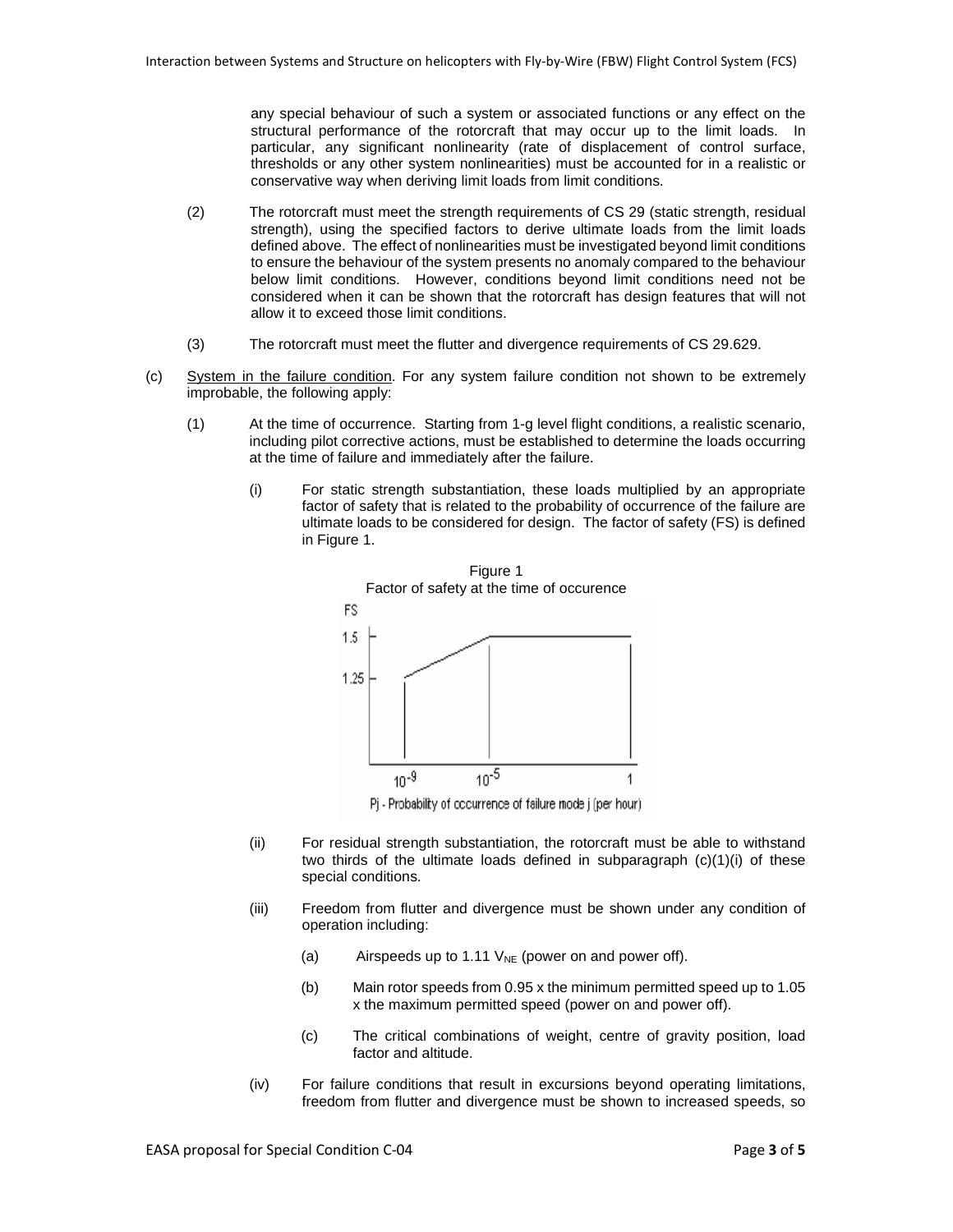that the margins intended by  $(c)(1)(iii)$  of these special conditions are maintained.

- (v) Failures of the system that result in forced structural vibrations (oscillatory failures) must not produce loads that could result in detrimental deformation of primary structure.
- (2) For the continuation of the flight. For the rotorcraft in the system failed state, and considering any appropriate reconfiguration and flight limitations, the following apply:
	- (i) The loads derived from the following conditions (or defined by special conditions or equivalent level of safety in lieu of the following conditions) at speeds up to  $V_{NE}$  (power on and power off) (or the speed limitation prescribed for the remainder of the flight) and at the minimum and maximum main rotor speeds, if applicable, must be determined:
		- (A) the limit symmetrical manoeuvring conditions specified in CS29.337 and in CS29.339.
		- (B) the limit gust conditions specified in CS29.341.
		- (C) the limit yaw manoeuvring conditions specified in CS29.351.
		- (D) the limit unsymmetrical conditions specified in CS 29.427
		- (E) the limit ground loading conditions specified in CS 29.473.
	- (ii) For static strength substantiation, each part of the structure must be able to withstand the loads in paragraph (c)(2)(i) of these special conditions multiplied by a factor of safety depending on the probability of being in this failure state. The factor of safety is defined in Figure 2.





 $Q_i = (T_i)(P_i)$  where:

 $Q_i$  = Probability of being in failure condition j

 $T_i$  = Average time spent in failure condition j (in hours)

 $P_i$  = Probability of occurrence of failure mode j (per hour)

Note: If P<sub>i</sub> is greater than 10<sup>-3</sup> per flight hour then a 1.5 factor of safety must be applied to all limit load conditions specified in Subpart C.

(iii) For residual strength substantiation, the rotorcraft must be able to withstand two thirds of the ultimate loads defined in paragraph (c)(2)(ii) of these special conditions.